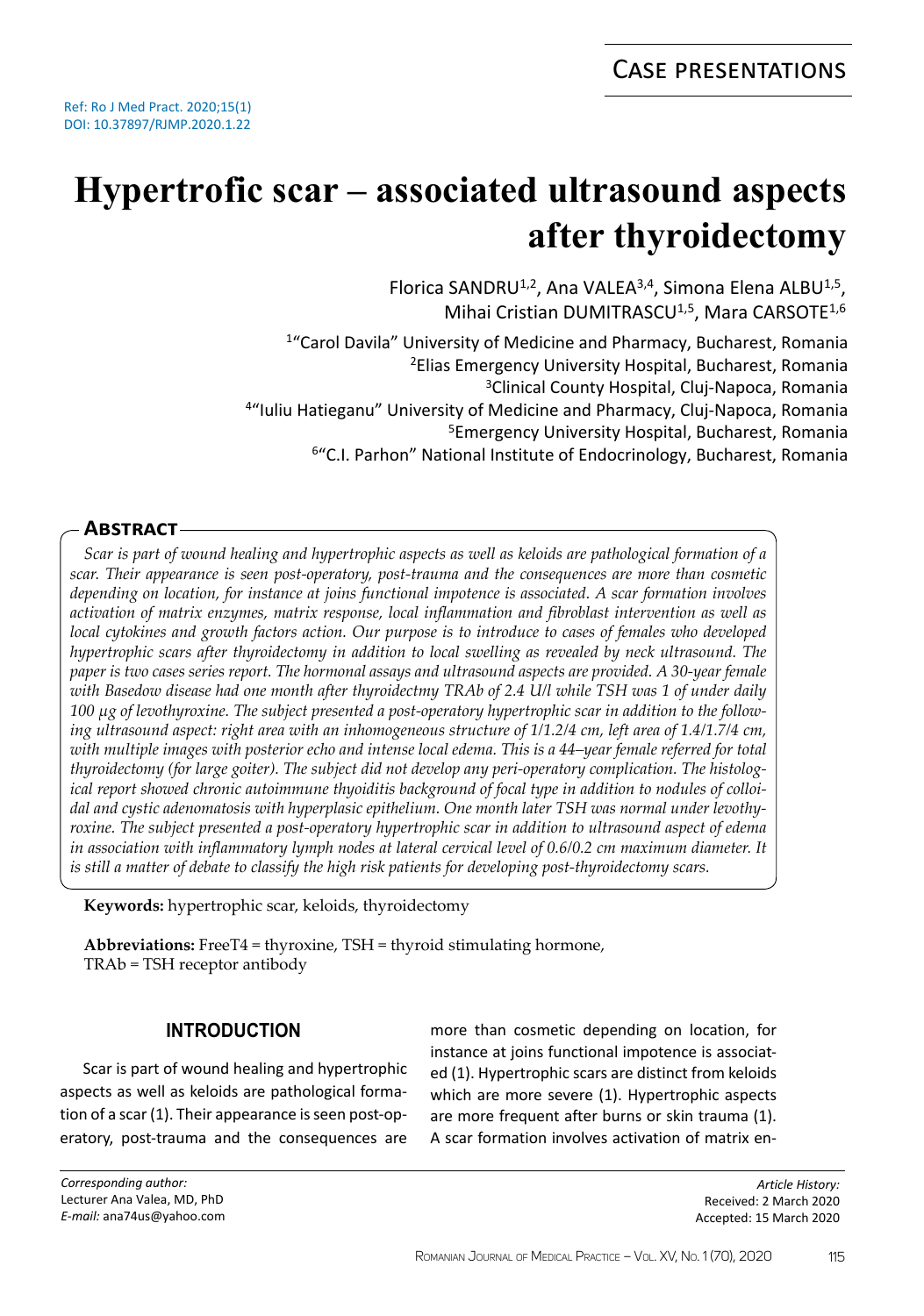zymes, matrix response, local inflammation and fibroblast intervention as well as local cytokines and growth factors action (1). Scar itself is a negative consequence of a skin aggression due to high temperature, trauma, cuts, regardless that may be iatrogenic (related to a surgical act) (2). Hypertrophic pattern is due to fibroblasts/myofibroblasts contraction and increased matrix deposits and collagen formation (2). This type of skin response is actually a fibro-proliferative condition of the derma (3). A part from inflammation mediators and local growth factors, recently peptide have been proven to play an active role even a therapeutic one as activator of normal fibroblast response (3). Local fibrosis causing aesthetic and functional damage increases the economic burden (4). Anarchic activation of matrix metalloproteinases is a contributor to hypertrophic scar, too (5).

#### **AIM**

Our purpose is to introduce to cases of females who developed hypertrophic scars after thyroidectomy in addition to local swelling as revealed by neck ultrasound.

#### **METHOD**

The paper is two cases series report. The hormonal assays and ultrasound aspects are provided.

## **CASE DATA**

#### **Case 1**

This is a  $30 - \gamma$ ear old non-smoking female coming from non-endemic area. The family medical history is negative. She has Basedow - Graves'

disease since last 7 years and she has been treated with anti-thyroid drug (thiamazol of different doses). On admission, the clinical evaluation is suggestive for hyperthyroidism and a large, mobile goiter is detected. TSH (thyroid stimulating hormone) is 0.05 µUI/ml(normal values between 0.5 and 4.5  $\mu$ UI/ml) and FreeT4 (thyroxine) is 19.5 pmol/l (normal limits between 17 and 19 pmol/l) under daily 5 mg of thiamazol. The thyroid autoimmunity shows a TRAb (TSH receptor antibody) of 18 U/l (normal levels  $<$  1 U/l). The eye examination showed right/left eye proptosis of 16/15.5 mm (millimeter). Thyroid ultrasound reveals: right lobe of 3.9/2.8/6.5 cm, a left lobe of 3.1/2.9/6 cm (centimeter). Right lobe has a 3 cm hypoechoic nodule (Figure 1). After normalization of thyroid function due to increased dose of thiamazol, the patient was referred for total thyroidectomy. No complications were developed around the surgical act. Histological report confirmed classical





*Figure 1. Thyroid ultrasound on a 30-year old patient with Basedow disease. Right lobe of 3.9/2.8/6.5 cm and a 3 cm hypoechoic nodule*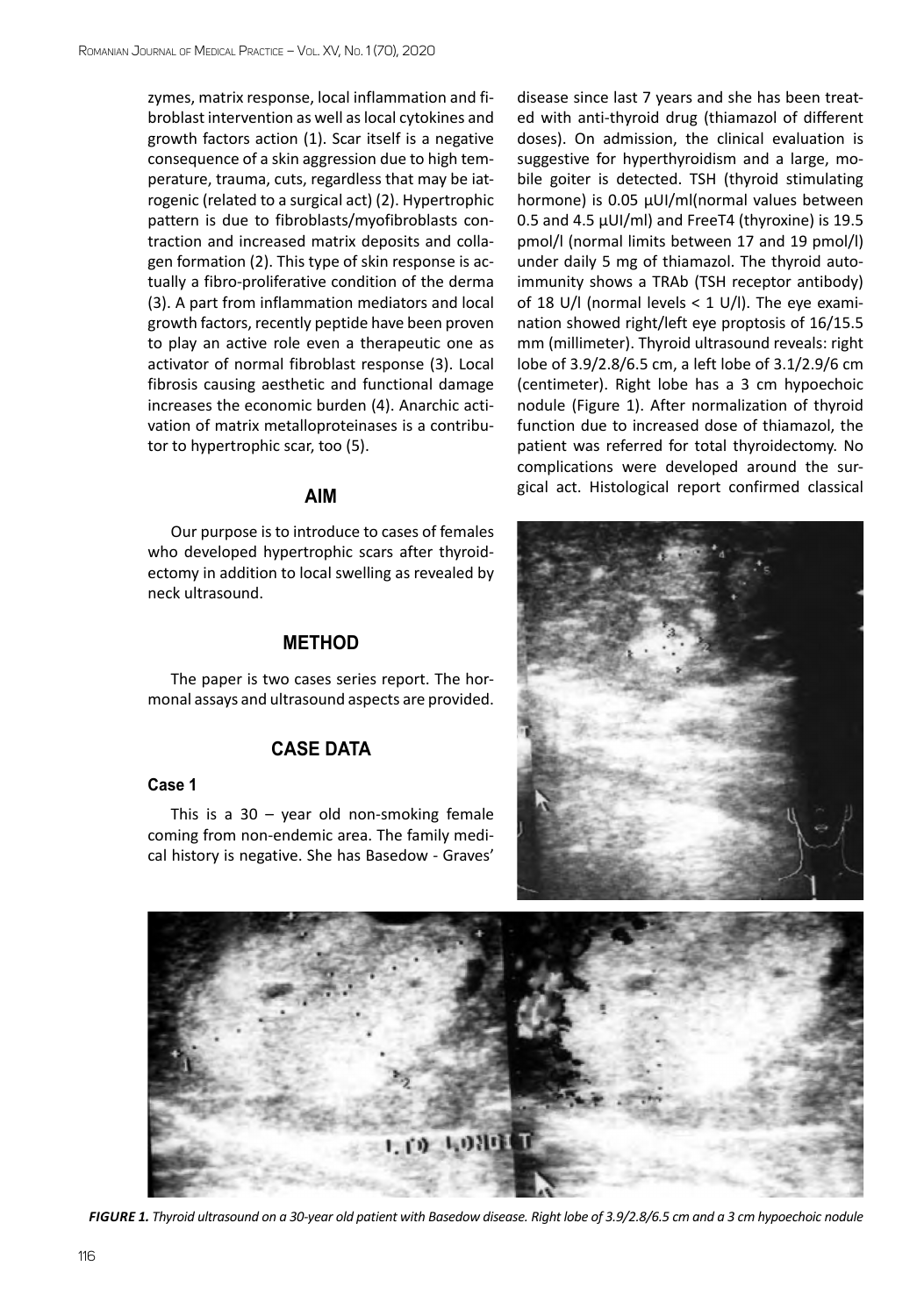Basedow disease. One month later, TRAb was still high, of 2.4 U/l while TSH was 1 of under daily 100 µg of levothyroxine. The subject presented a post-operatory hypertrophic scar in addition to the following ultrasound aspect: right area with an inhomogeneous structure of 1/1.2/4 cm, left area of 1.4/1.7/4 cm, with multiple images with posterior echo and intense local edema (Figure 2). She will be followed both for dermatological aspects and endocrine substitution.



*Right lobe – longitudinal aspect*



*Left lobe – longitudinal aspect*



*Left lobe – transversal aspect Figure 2. Post-thyroidectomy neck ultrasound aspect (one month after the procedure)*

#### **Case 2**

This is a 44–year old non-smoking female coming from endemic area. The family medical history is negative. She has multinodular goiter with negative autoimmunity. On admission, the clinical evaluation is normal except for symmetrical goiter. She accuses mild local compressive symptoms. TSH is 1 µUI/ml (normal values between 0.5 and 4.5 µUI/ml). Thyroid ultrasound reveals: right lobe of 1.9/2.1/4.3 cm, a left lobe of 2/2/6 cm. Right lobe has a taller than wide nodule of 0.6/1/0.7 cm, and an inferior conglomerate of 3.2/2.6/2 cm. The patient was referred for total thyroidectomy. The subject did not develop any peri-operatory complication. The histological report showed chronic autoimmune thyoiditis background of focal type in addition to nodules of colloidal and cystic adenomatosis with hyperplasic epithelium. One month later TSH was 1.4 µUI/ml while the subject was treated with 100 µg of levothyroxine per day. The subject presented a post-operatory hypertrophic scar in addition to the following ultrasound aspect: right thyroid area of 0.45/0.42 cm, left area of 0.44/0.52 cm, with hypoechoic structure suggesting an edema in association with inflammatory lymph nodes at lateral cervical level of 0.6/0.2 cm maximum diameter (Figure 3).



*Figure 3. A 44-year old female with hypertrophic scar and postoperatory edema. Right thyroid area of 0.45/0.42 cm, left area of 0.44/0.52 cm, with hypoechoic structure suggesting an edema* 

# **DISCUSSION**

We introduce two cases of total thyroidectomy that actually were evaluated one month after surgery and the post-operatory scars seem hyper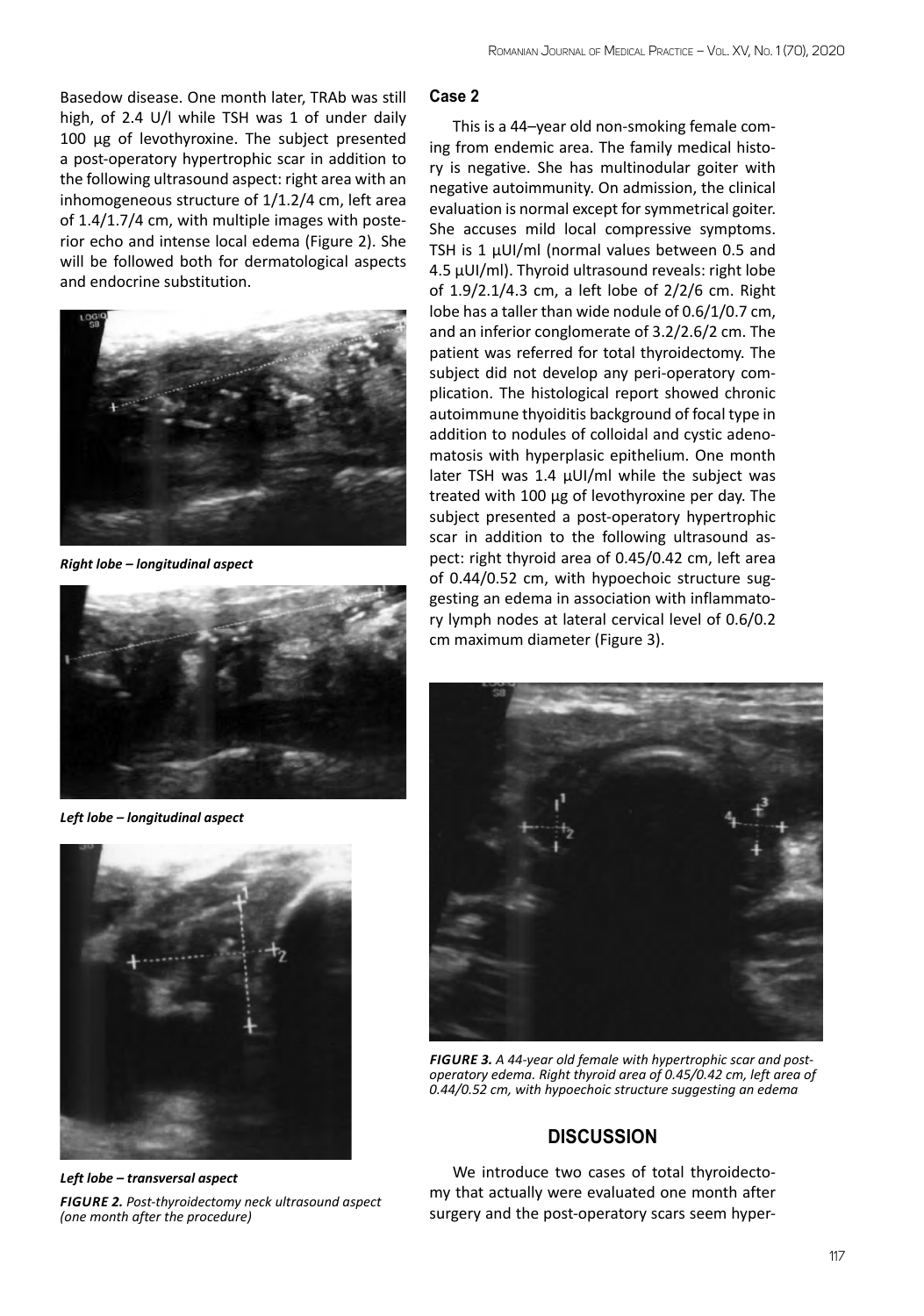trophic. The evaluation is still too early to fully predict the partial remission or the transformation to keloids (6). Close follow-up is necessary in order to adequate management. Also, the post-operatory ultrasound aspect is uncommon due to the presence of distortions or edema as mentioned before. Generally the risk is related to factors like race (Caucasians have lower risk than non-Caucasians), collagen conditions (as Ehlers Danlos syndrome) etc. (7). The risk factors have been introduced in specific scores by some working groups (6). The guidelines of diagnosis and treatment vary (6,8). Topical solutions seem the most reasonable approach as therapy (8).

### **The post-operatory complications**

Thyroidectomy is largely used for benign conditions like multinodular goitre but also malignancies like differentiated thyroid cancer of papillary and follicular type as well as medullar cancer and maybe anaplastic carcinoma depending on case or even thyroid metastases (if any) (9,10,11) (Figure 4 and Figure 5). Hyper-function and even electrolytes anomalies must be treated before surgery due to high cardiovascular risk (9,10,11,12). Post-thyroidectomy complications are described in 0-4% of cases, an average of 1% (except for iatrogenic hypothyroidism) (13,14). Among them we mention hypoparathyroidism-related hypocalcemia, edema, neck hematoma, anesthesia and cardiovascular risk during surgery especially if prior cardiac co-morbidities or dys-electrolytemia are presented. A limited number of publications are found related to exclusive risk of keloids and hypertrophic scars after thyroidectomy (15). A case of thyroidectomy via a prior lateral neck scar has been reported (16). A systematic review from 2019 showed that the risk is similar between minimally invasive and video-assisted procedure (17). Robotic remote access surgery at retroauricular level is an alternative to classical incision approach to avoid the visible scars (18). Trans-axillary incision is another alternative to open anterior traditional technique (19,20).

## **CONCLUSION**

It is still a matter of debate to classify the high risk patients for developing post-thyroidectomy scars.



*Figure 4. Inflammatory lymph nodes at lateral cervical level of 0.6/0.2 cm maximum diameter*



*Figure 5. Thyroid enlargement of a young female patient with Basedow disease and Graves' eye involvement*

*Conflict of interest:* none declared *Financial support:* none declared